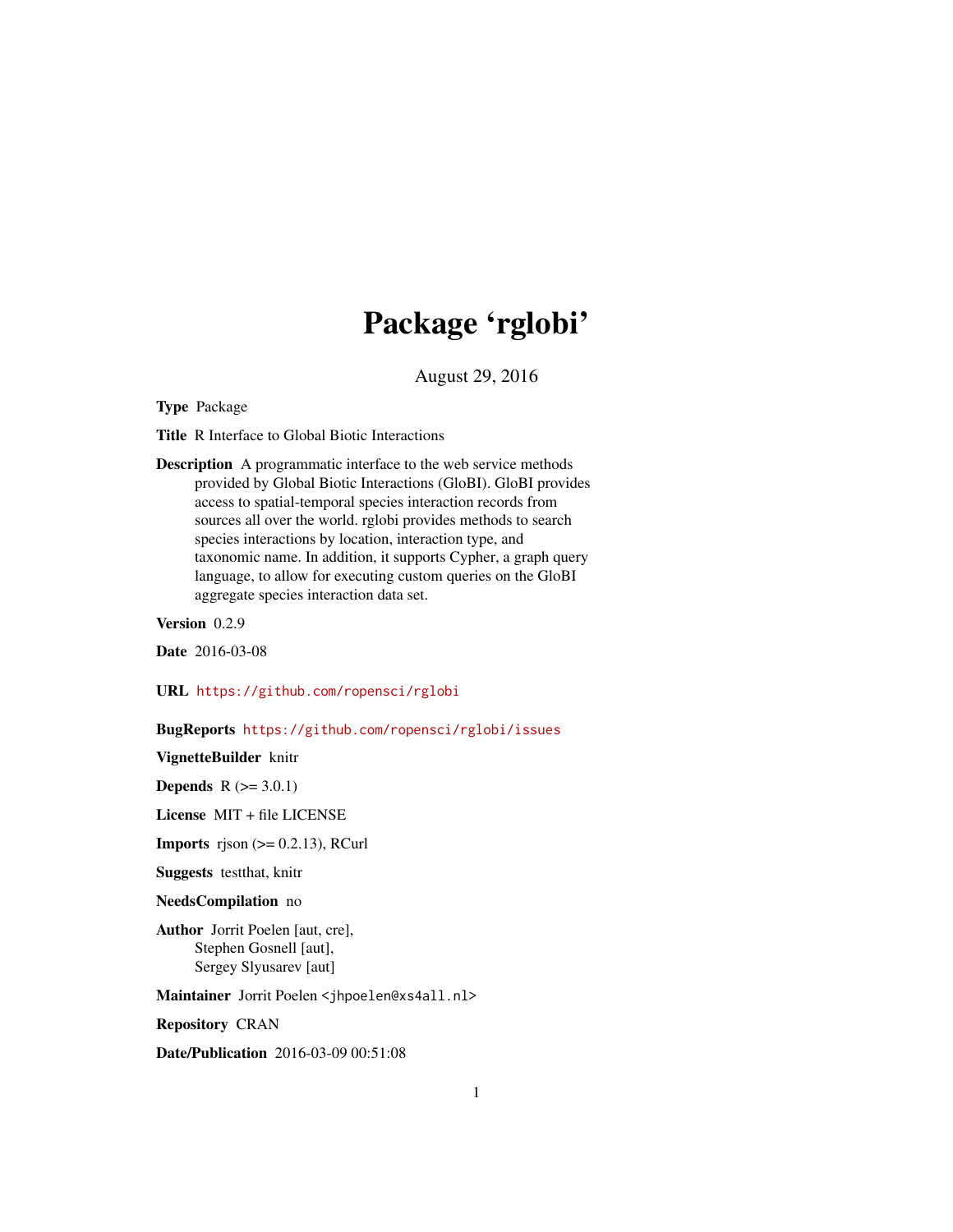# <span id="page-1-0"></span>R topics documented:

| Index |                                                                                                                                                                                                                              |  |
|-------|------------------------------------------------------------------------------------------------------------------------------------------------------------------------------------------------------------------------------|--|
|       |                                                                                                                                                                                                                              |  |
|       |                                                                                                                                                                                                                              |  |
|       | get_predators_of \cdot \cdot \cdot \cdot \cdot \cdot \cdot \cdot \cdot \cdot \cdot \cdot \cdot \cdot \cdot \cdot \cdot \cdot \cdot \cdot \cdot \cdot \cdot \cdot \cdot \cdot \cdot \cdot \cdot \cdot \cdot \cdot \cdot \cdot |  |
|       |                                                                                                                                                                                                                              |  |
|       |                                                                                                                                                                                                                              |  |
|       |                                                                                                                                                                                                                              |  |
|       |                                                                                                                                                                                                                              |  |
|       |                                                                                                                                                                                                                              |  |
|       |                                                                                                                                                                                                                              |  |
|       |                                                                                                                                                                                                                              |  |
|       |                                                                                                                                                                                                                              |  |
|       |                                                                                                                                                                                                                              |  |

<span id="page-1-1"></span>get\_child\_taxa *Returns all known child taxa with known interaction of specified taxa and rank.*

# Description

Returns all known child taxa with known interaction of specified taxa and rank.

# Usage

```
get_child_taxa(taxon.names, rank = "Species", skip = 0, limit = 25,
 opts = list()
```
# Arguments

| taxon.names | list of taxa of which child taxa should be included.                                        |
|-------------|---------------------------------------------------------------------------------------------|
| rank        | selected taxonomic rank of child taxa                                                       |
| skip        | number of child taxon names to skip before returning result. May be used for<br>pagination. |
| limit       | maximum number of child taxon names returned                                                |
| opts        | list of options including web service configuration like "port" and "host"                  |

# Value

list of child taxon names

# See Also

```
Other interactions: get_interaction_matrix; get_interaction_table; get_interaction_types;
get_interactions_by_taxa; get_interactions; get_predators_of; get_prey_of
```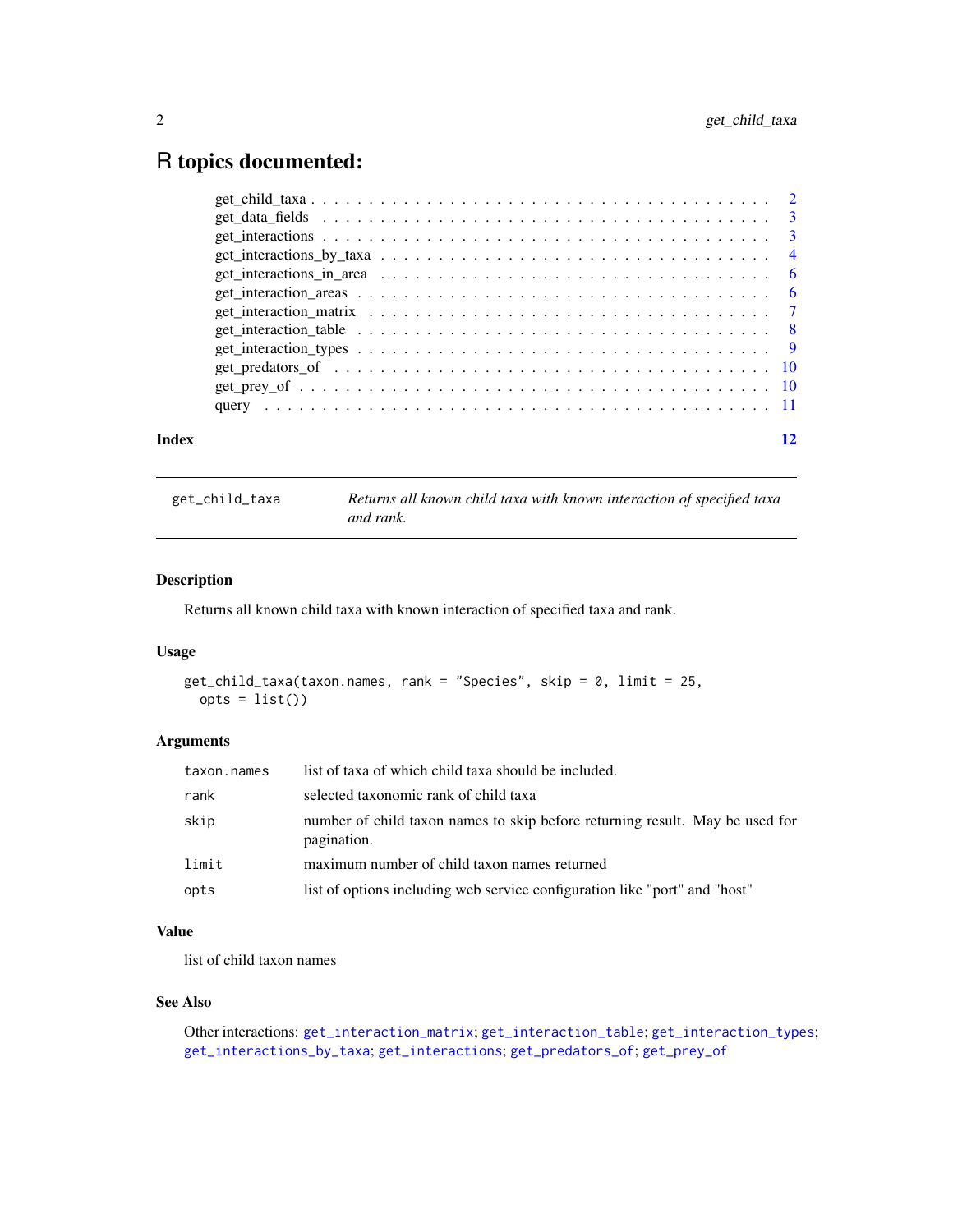<span id="page-2-0"></span>get\_data\_fields 3

# Examples

```
## Not run:
get_child_taxa(list("Aves"))
## End(Not run)
```
get\_data\_fields *List data fields identified in GloBI database*

# Description

Returns data frame with supported data fields

#### Usage

get\_data\_fields(opts = list())

#### Arguments

opts list of named options to configure GloBI API

#### Value

Returns data frame of supported data fields

# Examples

```
## Not run:
get_data_fields()
```
## End(Not run)

<span id="page-2-1"></span>get\_interactions *Get Species Interaction from GloBI*

#### Description

Get Species Interaction from GloBI

```
get_interactions(taxon = "Homo sapiens", interaction.type = "preysOn", ...)
```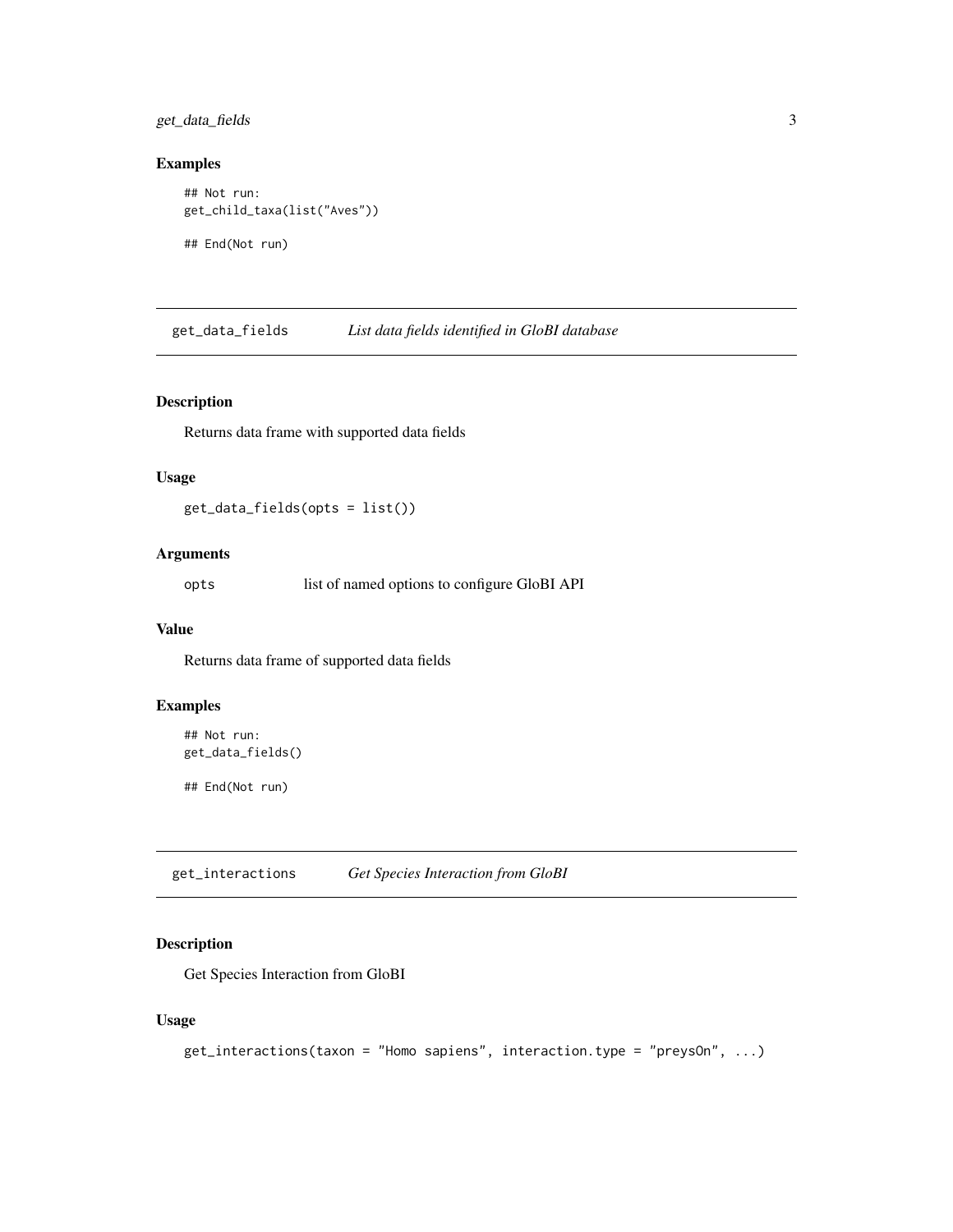#### <span id="page-3-0"></span>**Arguments**

| taxon            | canonical scientic name of source taxon (e.g. Homo sapiens) |
|------------------|-------------------------------------------------------------|
| interaction.type |                                                             |
|                  | the preferred interaction type (e.g. preysOn)               |
| .                | list of options to configure GloBI API                      |

#### Value

species interactions between source and target taxa

#### See Also

```
Other interactions: get_child_taxa; get_interaction_matrix; get_interaction_table; get_interaction_types;
get_interactions_by_taxa; get_predators_of; get_prey_of
```
#### Examples

```
## Not run:
get_interactions("Homo sapiens", "preysOn")
get_interactions("Insecta", "parasiteOf")
```
## End(Not run)

<span id="page-3-1"></span>get\_interactions\_by\_taxa

*Return interactions involving specific taxa*

# Description

Returns interactions involving specific taxa. Secondary (target) taxa and spatial boundaries may also be set

```
get_interactions_by_taxa(sourcetaxon, targettaxon = NULL,
  interactiontype = NULL, accordingto = NULL,
  showfield = c("source_taxon_external_id", "source_taxon_name",
  "source_taxon_path", "source_specimen_life_stage", "interaction_type",
  "target_taxon_external_id", "target_taxon_name", "target_taxon_path",
  "target_specimen_life_stage", "latitude", "longitude", "study_citation",
  "study_external_id", "study_source_citation"), otherkeys = NULL,
  bbox = NULL, returnobservations = F, opts = list()
```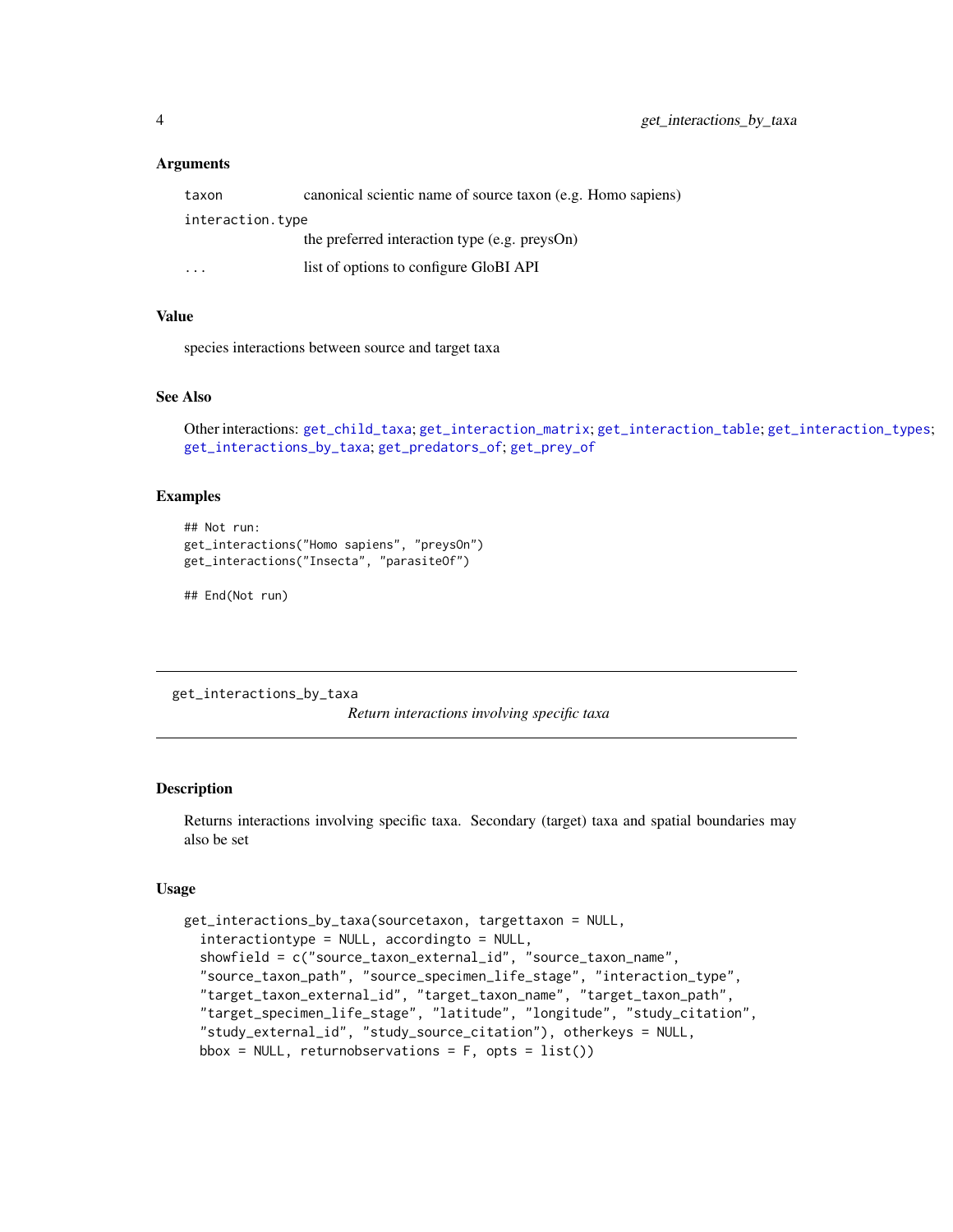#### <span id="page-4-0"></span>Arguments

| sourcetaxon        | Taxa of interest (consumer, predator, parasite); may be specified as "Genus"<br>species" or higher level (e.g., Genus, Family, Class). |  |
|--------------------|----------------------------------------------------------------------------------------------------------------------------------------|--|
| targettaxon        | Taxa of interest (prey, host); may be specified as "Genus species" or higher level<br>(e.g., Genus, Family, Class)                     |  |
| interactiontype    |                                                                                                                                        |  |
|                    | Interaction types of interest (prey, host); may be specified as listed by get_interaction_types()                                      |  |
| accordingto        | Data source of interest                                                                                                                |  |
| showfield          | Data fields of interest (e. g. source_taxon_external_id, source_taxon_name);<br>may be specified as listed by get_data_fields()        |  |
| otherkeys          | list of key-value pairs to query any field not covered by other parameters; keys<br>may be specified as listed by get_data_fields()    |  |
| bbox               | Coordinates in EPSG:4326 decimal degrees defining "left, bottom, right, top" of<br>bounding box                                        |  |
| returnobservations |                                                                                                                                        |  |
|                    | if true, all individual observations are returned, else only distinct relationships                                                    |  |
| opts               | list of named options to configure GloBI API                                                                                           |  |

# Value

Returns data frame of interactions

#### Note

For data sources in which type of interactions were not specified, the interaction is labeled "interacts\_with"

#### See Also

Other interactions: [get\\_child\\_taxa](#page-1-1); [get\\_interaction\\_matrix](#page-6-1); [get\\_interaction\\_table](#page-7-1); [get\\_interaction\\_types](#page-8-1); [get\\_interactions](#page-2-1); [get\\_predators\\_of](#page-9-1); [get\\_prey\\_of](#page-9-2)

#### Examples

```
## Not run:
get_interactions_by_taxa(sourcetaxon = "Rattus")
get_interactions_by_taxa(sourcetaxon = "Aves", targettaxon = "Rattus")
get_interactions_by_taxa(sourcetaxon = "Rattus rattus",
bbox = c(-67.87,12.79,-57.08,23.32))
```
## End(Not run)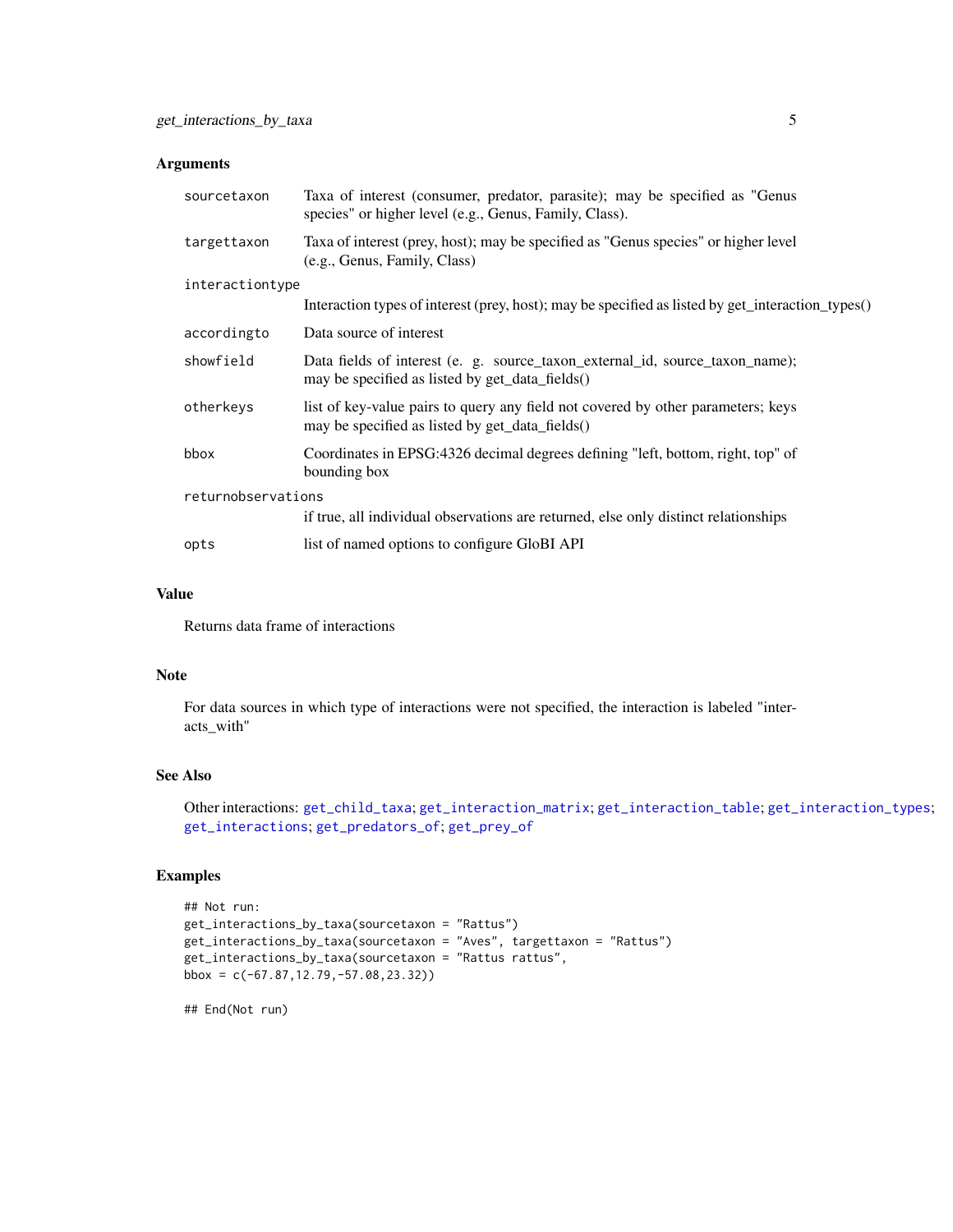```
get_interactions_in_area
```
*Return all interactions in specified area*

# Description

Returns all interactions in data base in area specified in arguments

# Usage

```
get_interactions_in_area(bbox, ...)
```
# Arguments

| bbox                    | Coordinates in EPSG:4326 decimal degrees defining "left, bottom, right, top" of<br>bounding box |
|-------------------------|-------------------------------------------------------------------------------------------------|
|                         |                                                                                                 |
| $\cdot$ $\cdot$ $\cdot$ | list of named options to configure GloBI API                                                    |

# Value

Returns data frame of interactions

# See Also

Other areas: [get\\_interaction\\_areas](#page-5-1)

# Examples

```
## Not run:
get_interactions_in_area(bbox = c(-67.87, 12.79, -57.08, 23.32))
## End(Not run)
```
<span id="page-5-1"></span>get\_interaction\_areas *Find locations at which interactions were observed*

#### Description

Returns all locations (latitude,longitude) of interactions in data base or area specified in arguments

```
get_interaction_areas(bbox = NULL, ...)
```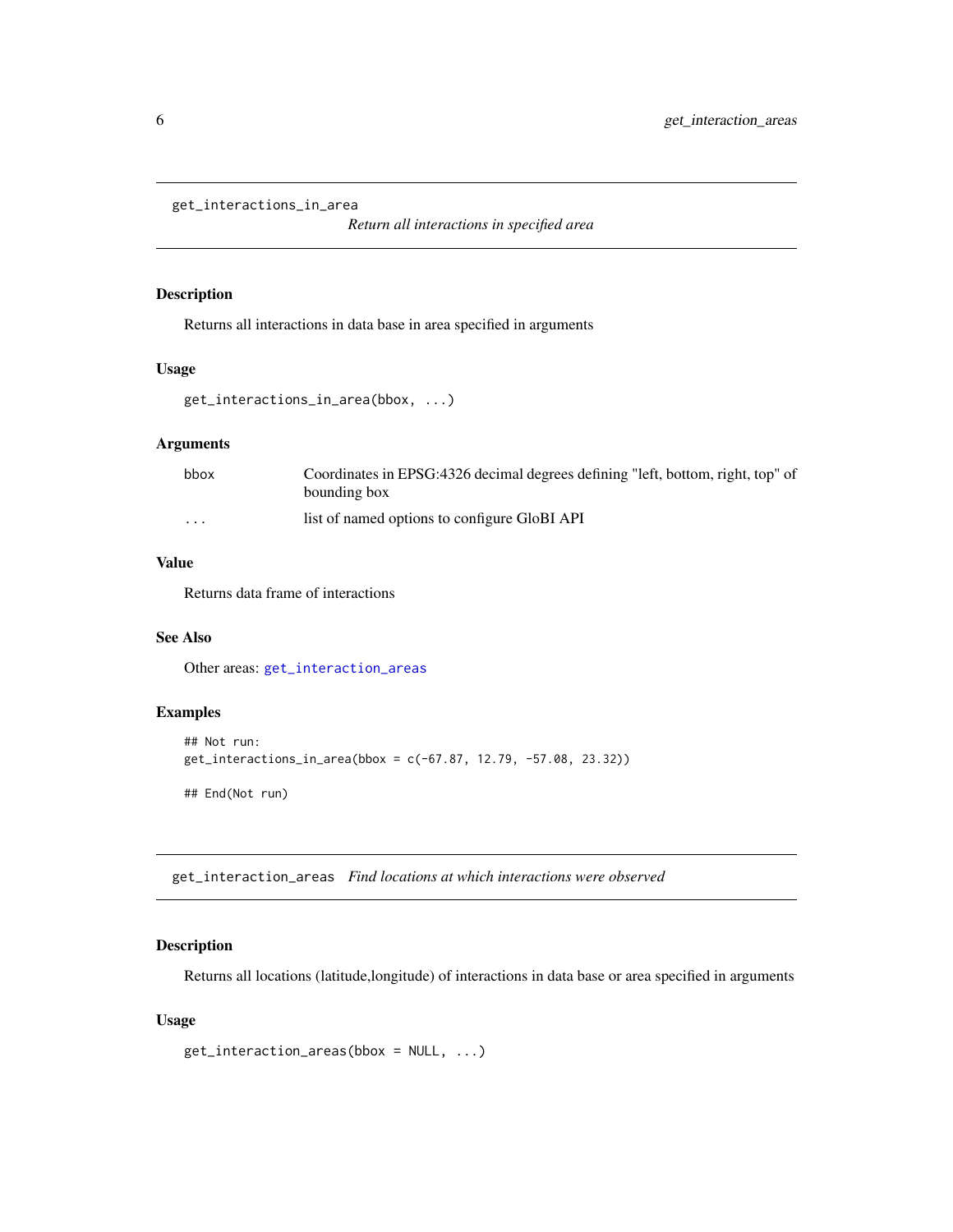# <span id="page-6-0"></span>Arguments

| bbox     | Coordinates in EPSG:4326 decimal degrees defining "left, bottom, right, top" of |
|----------|---------------------------------------------------------------------------------|
|          | bounding box                                                                    |
| $\cdots$ | list of named options to configure GloBI API                                    |

# Value

Returns data frame of coordinates

# See Also

Other areas: [get\\_interactions\\_in\\_area](#page-5-2)

#### Examples

```
## Not run:
get_interaction_areas ()
get_interaction_areas (bbox=c(-67.87,12.79,-57.08,23.32))
```
## End(Not run)

<span id="page-6-1"></span>get\_interaction\_matrix

*Get Interaction Matrix. Constructs an interaction matrix indicating whether source taxa (rows) or target taxa (columns) are known to interact with given type.*

# Description

Get Interaction Matrix. Constructs an interaction matrix indicating whether source taxa (rows) or target taxa (columns) are known to interact with given type.

#### Usage

```
get_interaction_matrix(source.taxon.names = list("Homo sapiens"),
  target.taxon.names = list("Mammalia"), interaction.type = "interactsWith",
 opts = list()
```
# Arguments

| source.taxon.names |                                                                              |
|--------------------|------------------------------------------------------------------------------|
|                    | list of source taxon names (e.g. list('Mammalia', 'Aves', 'Ariopsis felis')) |
| target.taxon.names |                                                                              |
|                    | list of target taxon names                                                   |
| interaction.type   |                                                                              |
|                    | the preferred interaction type (e.g. preysOn)                                |
| opts               | list of options to configure GloBI API                                       |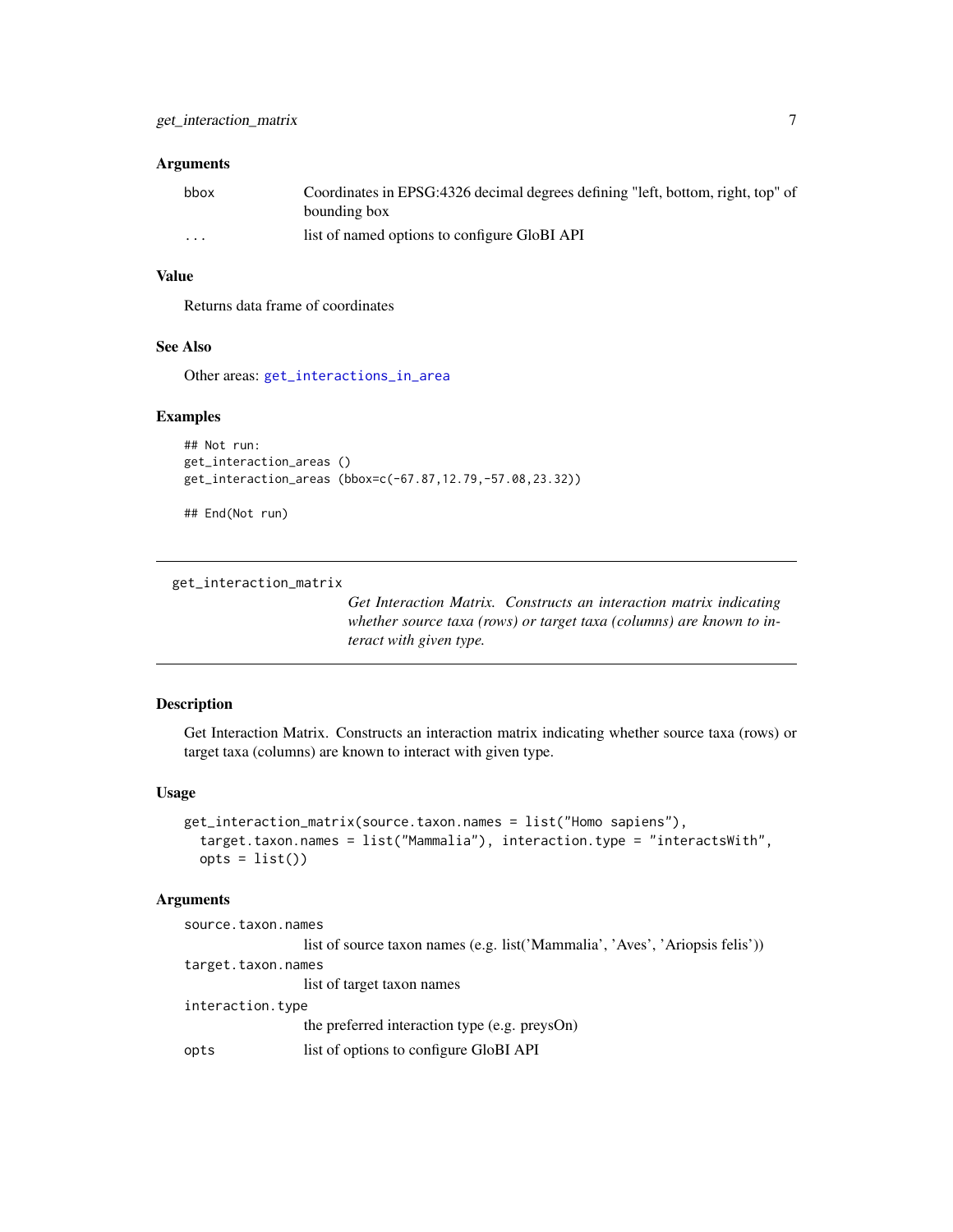### <span id="page-7-0"></span>Value

matrix representing species interactions between source and target taxa

# See Also

Other interactions: [get\\_child\\_taxa](#page-1-1); [get\\_interaction\\_table](#page-7-1); [get\\_interaction\\_types](#page-8-1); [get\\_interactions\\_by\\_taxa](#page-3-1); [get\\_interactions](#page-2-1); [get\\_predators\\_of](#page-9-1); [get\\_prey\\_of](#page-9-2)

#### Examples

```
## Not run:
get_interaction_matrix("Homo sapiens", "Mammalia", "interactsWith")
## End(Not run)
```
<span id="page-7-1"></span>get\_interaction\_table *Returns all known child taxa with known interaction of specified source and target taxa on any rank.*

# Description

Returns all known child taxa with known interaction of specified source and target taxa on any rank.

#### Usage

```
get_interaction_table(source.taxon.names = list(),
  target.taxon.names = list(), interaction.type = "preysOn", skip = 0,
 limit = 100, opts = list()
```
# Arguments

| source.taxon.names |                                                                                            |  |
|--------------------|--------------------------------------------------------------------------------------------|--|
|                    | list of taxon names for source                                                             |  |
| target.taxon.names |                                                                                            |  |
|                    | list of taxon names for target                                                             |  |
| interaction.type   |                                                                                            |  |
|                    | kind of interaction                                                                        |  |
| skip               | number of records skipped before including record in result table, used in pagi-<br>nation |  |
| limit              | maximum number of interaction to include                                                   |  |
| opts               | connection parameters and other options                                                    |  |

# Value

table of matching source, target and interaction types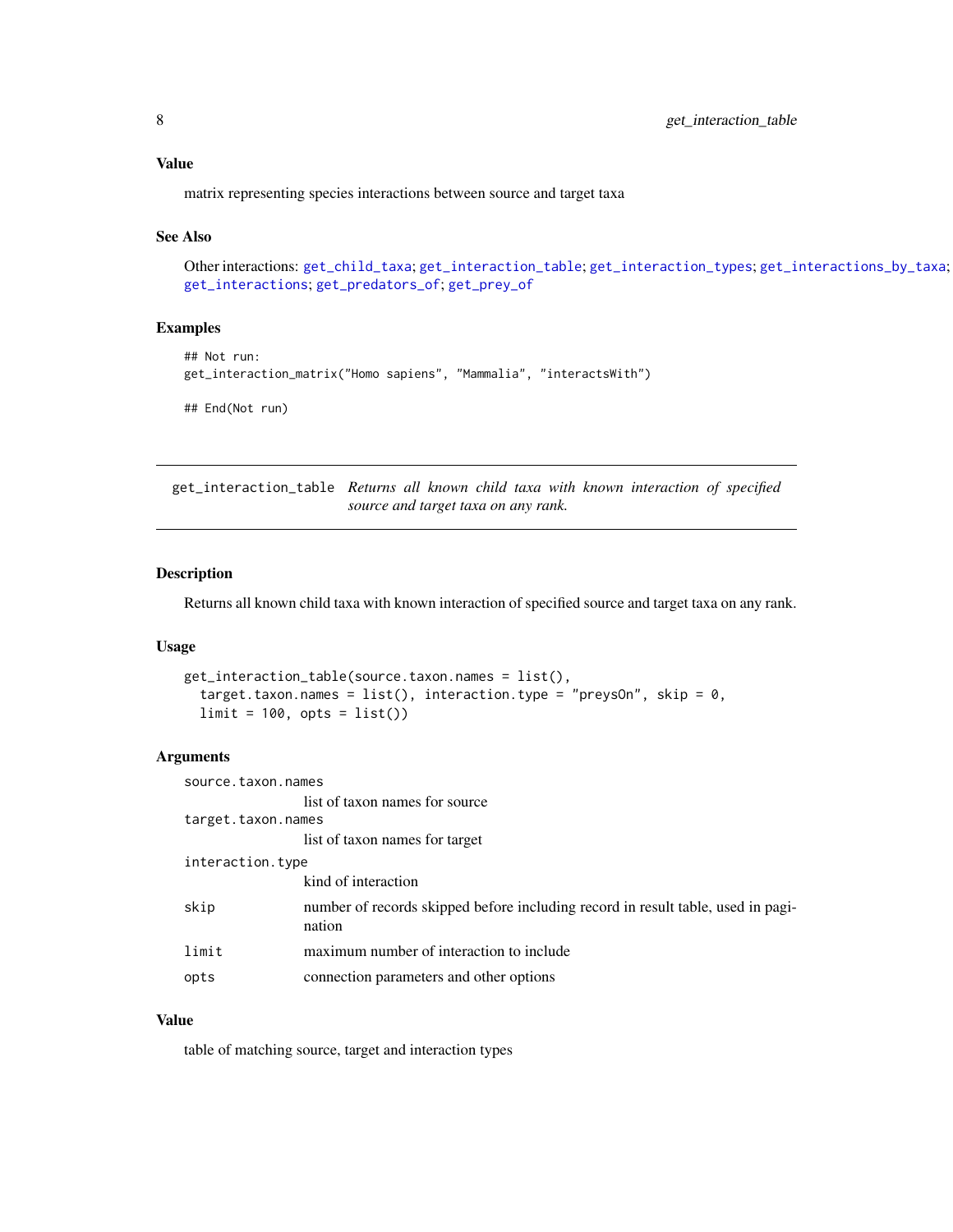# <span id="page-8-0"></span>get\_interaction\_types 9

# See Also

Other interactions: [get\\_child\\_taxa](#page-1-1); [get\\_interaction\\_matrix](#page-6-1); [get\\_interaction\\_types](#page-8-1); [get\\_interactions\\_by\\_taxa](#page-3-1); [get\\_interactions](#page-2-1); [get\\_predators\\_of](#page-9-1); [get\\_prey\\_of](#page-9-2)

#### Examples

```
## Not run:
get_interaction_table(source.taxon.names = list("Aves"), target.taxon.names = list('Insecta'))
```
## End(Not run)

<span id="page-8-1"></span>get\_interaction\_types *List interactions identified in GloBI database*

# Description

Returns data frame with supported interaction types

#### Usage

```
get_interaction_types(opts = list())
```
#### Arguments

opts list of named options to configure GloBI API

#### Value

Returns data frame of supported interaction types

# See Also

Other interactions: [get\\_child\\_taxa](#page-1-1); [get\\_interaction\\_matrix](#page-6-1); [get\\_interaction\\_table](#page-7-1); [get\\_interactions\\_by\\_taxa](#page-3-1); [get\\_interactions](#page-2-1); [get\\_predators\\_of](#page-9-1); [get\\_prey\\_of](#page-9-2)

#### Examples

```
## Not run:
get_interaction_types()
```
## End(Not run)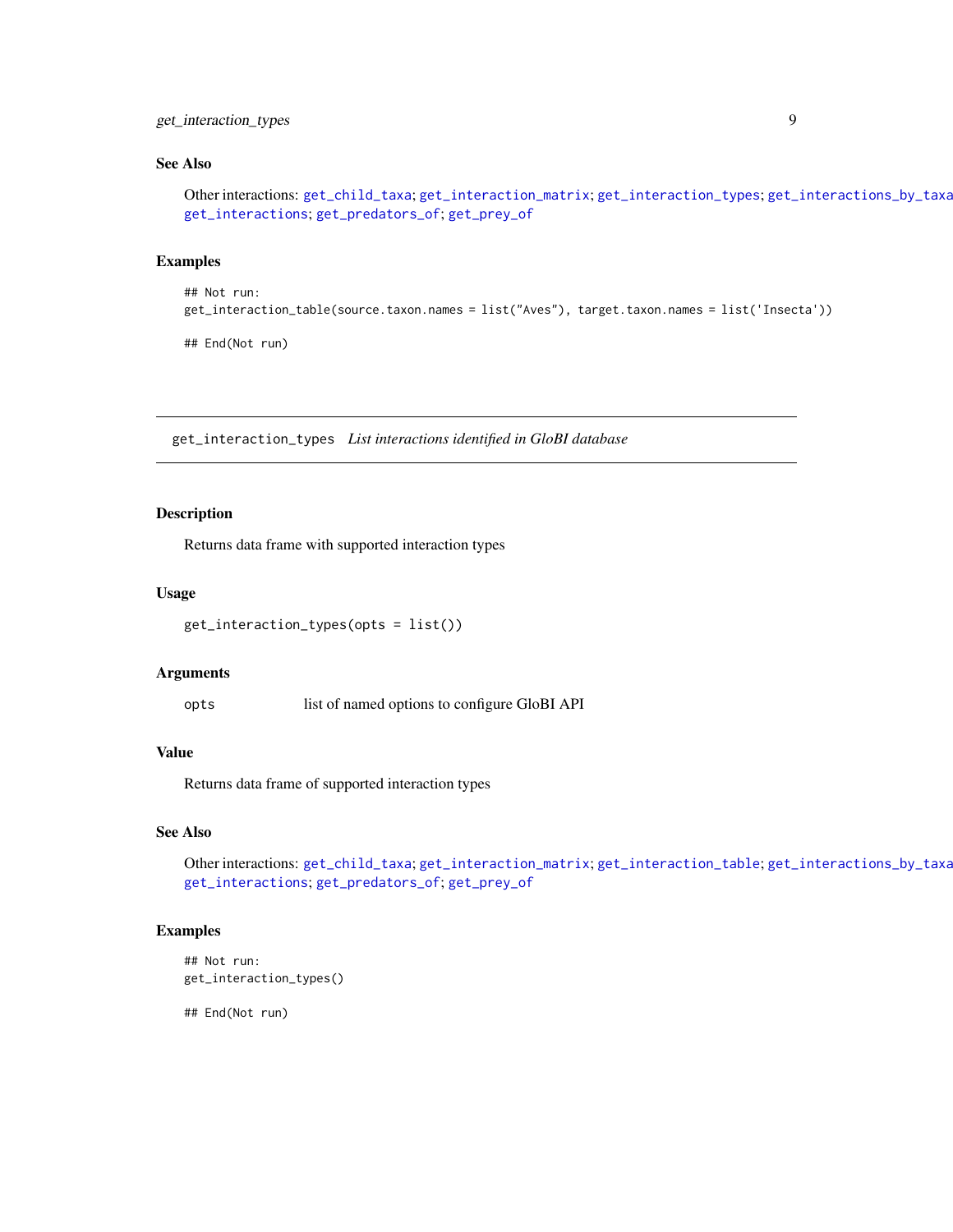<span id="page-9-1"></span><span id="page-9-0"></span>

# Description

Get a List of Predators of a Given Prey Taxon

# Usage

```
get_predators_of(taxon = "Rattus rattus", ...)
```
# Arguments

| taxon    | scientific name of prey taxon. Can be any taxonomic rank (e.g. Rattus rattus,<br>Decapoda) |
|----------|--------------------------------------------------------------------------------------------|
| $\cdots$ | list of named options to configure the GloBI API                                           |

# Value

list of recorded prey-predator interactions that involve the desired prey taxon.

# See Also

Other interactions: [get\\_child\\_taxa](#page-1-1); [get\\_interaction\\_matrix](#page-6-1); [get\\_interaction\\_table](#page-7-1); [get\\_interaction\\_types](#page-8-1); [get\\_interactions\\_by\\_taxa](#page-3-1); [get\\_interactions](#page-2-1); [get\\_prey\\_of](#page-9-2)

# Examples

```
## Not run:
get_predators_of("Rattus rattus")
get_predators_of("Primates")
```
## End(Not run)

<span id="page-9-2"></span>get\_prey\_of *Get a List of Prey for given Predator Taxon*

# Description

Get a List of Prey for given Predator Taxon

```
get_prey_of(taxon = "Homo sapiens", ...)
```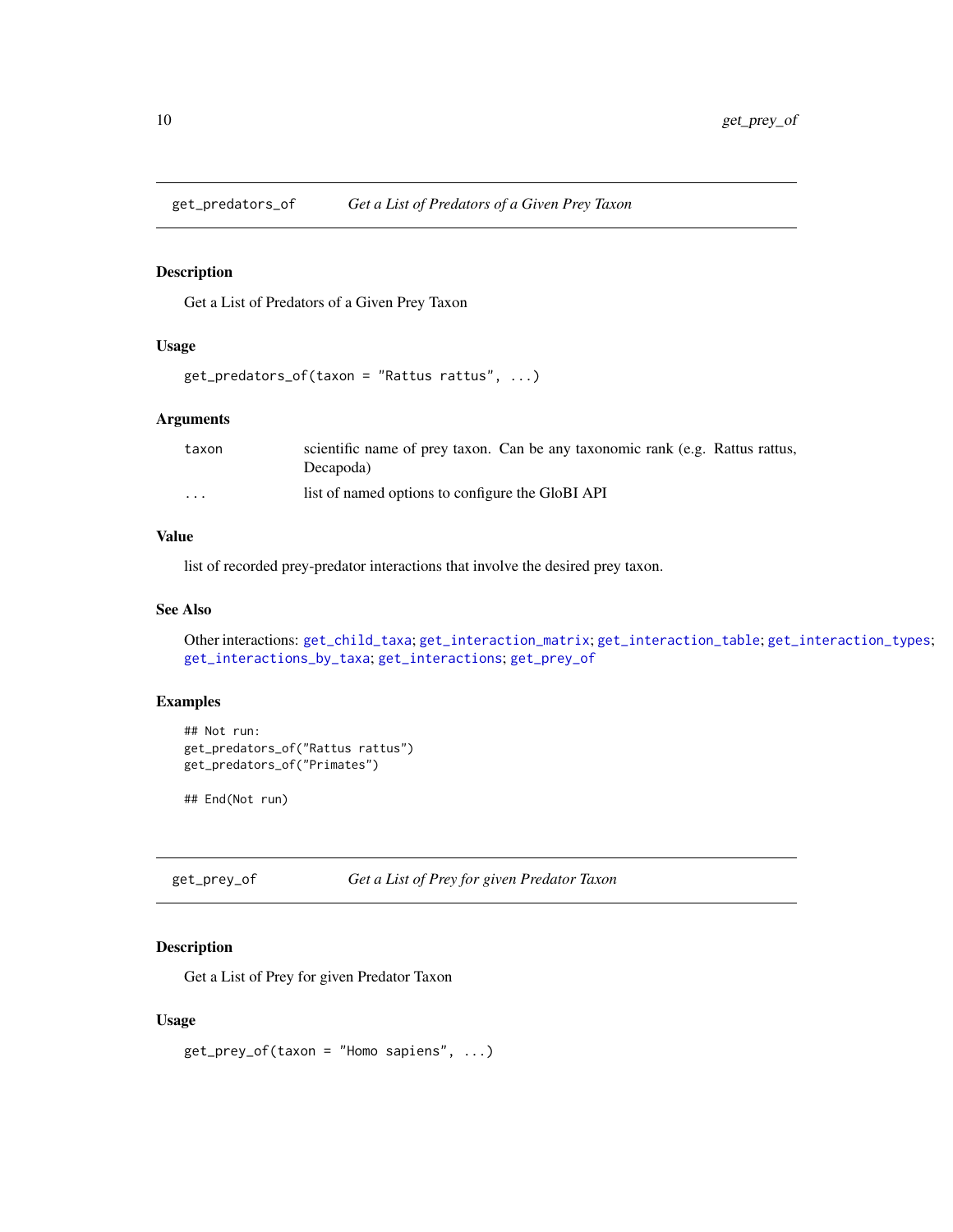#### <span id="page-10-0"></span>query and the contract of the contract of the contract of the contract of the contract of the contract of the contract of the contract of the contract of the contract of the contract of the contract of the contract of the

# Arguments

| taxon | scientific name of predator taxon. Can be any taxonomic rank (e.g. Homo<br>sapiens, Animalia) |
|-------|-----------------------------------------------------------------------------------------------|
| .     | list of named options to configure GloBI API                                                  |

# Value

list of recorded predator-prey interactions that involve the desired predator taxon

# See Also

Other interactions: [get\\_child\\_taxa](#page-1-1); [get\\_interaction\\_matrix](#page-6-1); [get\\_interaction\\_table](#page-7-1); [get\\_interaction\\_types](#page-8-1); [get\\_interactions\\_by\\_taxa](#page-3-1); [get\\_interactions](#page-2-1); [get\\_predators\\_of](#page-9-1)

# Examples

```
## Not run:
get_prey_of("Homo sapiens")
get_prey_of("Primates")
```
## End(Not run)

query *Executes a Cypher Query Against GloBI's Neo4j Instance*

#### Description

Executes a Cypher Query Against GloBI's Neo4j Instance

# Usage

query(cypherQuery, opts = list())

# Arguments

| cypherQuery | Cypher query (see http://github.com/jhpoelen/eol-globi-data/wiki/cypher for ex-<br>amples) |
|-------------|--------------------------------------------------------------------------------------------|
| opts        | list of named options to configure GloBI API                                               |

#### Value

result of cypher query string